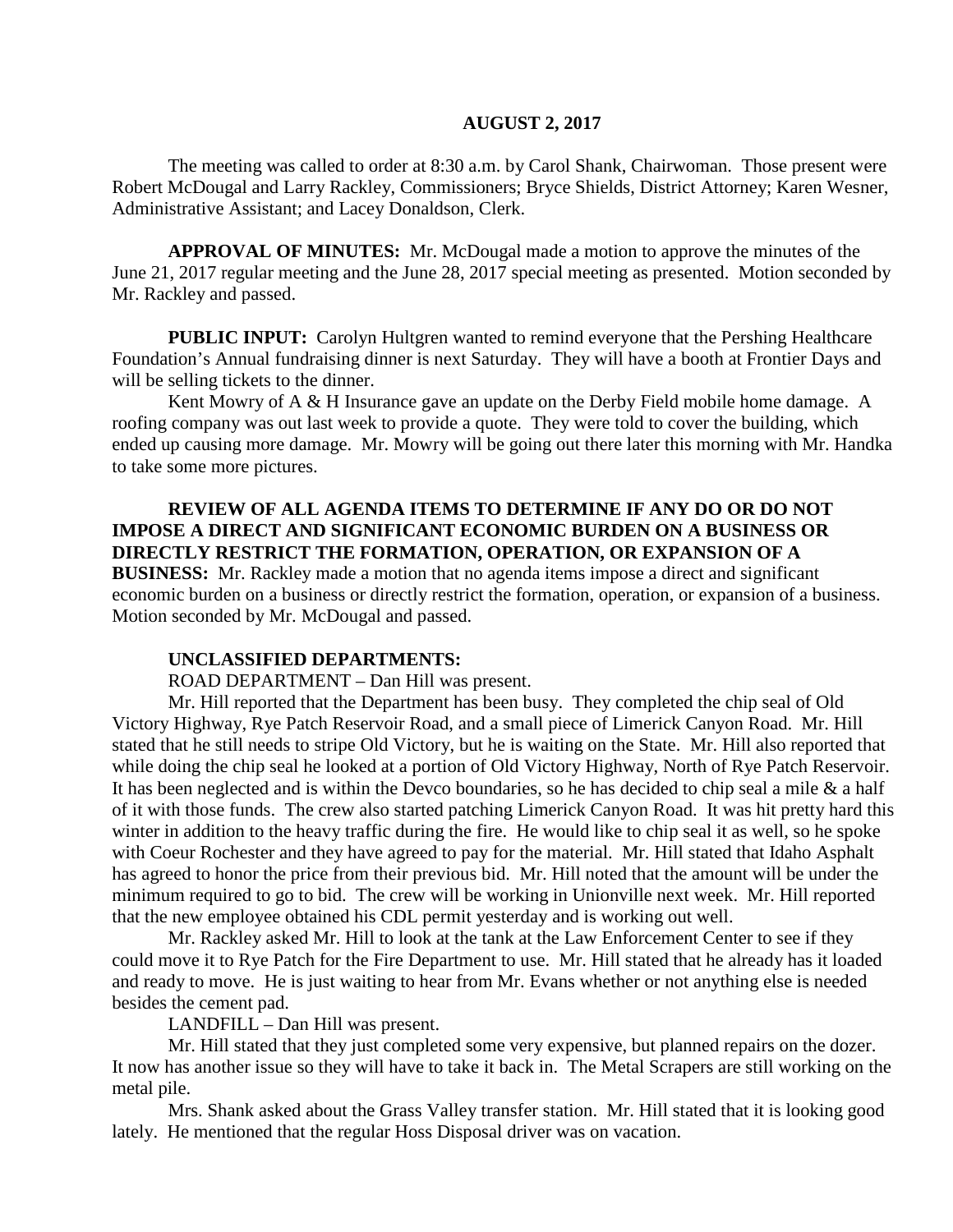#### SENIOR CENTER/VOLUNTEER COORDINATOR – Jordan McKinney was present.

Mrs. McKinney stated that she purchased a new electric can opener and she is looking into purchasing a new standing mixer as well. The mixer costs approximately \$10,000 and the Advisory Board has discussed using Gift Fund money for this purchase.

They are taking a trip to Virginia City on August  $17<sup>th</sup>$ . They will be going to Burning Man on August  $29<sup>th</sup>$  for a sunset tour. They will be having an AARP Driver Safety Course on August  $31<sup>st</sup>$  and Mrs. McKinney will be teaching it. Breakfast this month will be on the  $25<sup>th</sup>$ .

*Discussion regarding HVAC issues and possible remediation:* Mrs. McKinney stated that the kitchen is unbearable. It has been very warm outside as well, but the AC isn't cooling down the kitchen at all. Oasis came and looked at the system. The unit wasn't lined up with the duct work to the kitchen, so they made some adjustments, which have helped, but not enough. They are going to come back and do an assessment and make a recommendation.

Mr. McDougal noticed on the Senior Center Newsletter that August  $21<sup>st</sup>$  is Senior Citizens Day. He stated that is also the solar eclipse and asked if she was incorporating that into her celebration. She stated that she was unaware of that, but will look into doing something.

BUILDINGS AND GROUNDS – John Handka was present.

Mr. Handka stated that the gazebo has been built and stained. They have also installed new trash receptacles, benches and pet stations. Mr. Handka spoke about the bathrooms in the Park. They were being locked when Buildings and Grounds left for the day. There were several complaints. He has made arrangements for them to stay open until 6:00 p.m. during the week, but they will remain locked on the weekends. Mr. Rackley feels they should be kept open, but doesn't know how to deter vandalism. Mr. Rackley will speak with the Swimming Pool staff to see if they would open and close them on Saturdays.

Mr. Handka also stated that they are preparing for Frontier Days. The lawn has been mowed. They will water tonight and then it will be turned off until Sunday evening.

Mr. McDougal stated that he had spoken to Mr. Handka about any adjustments that could be made at McDougal Field for the Youth Football Jamboree on August  $19<sup>th</sup>$ . Jon Wright will flag the sprinklers that he feels needs adjustments. Mr. Handka will make the adjustments that can be made.

Mr. McDougal stated that Myron McKinney's rental agreement has been changed to a month-tomonth agreement, but it cannot go longer than December 1<sup>st</sup>.

**U.S. CONGRESSMAN MARK AMODEI:** RURAL COUNTY TOUR, UPDATE ON MATTERS RELATING TO PERSHING COUNTY AND THE STATE OF NEVADA – Congressman Amodei spoke about the Pershing County Lands Bill. It has gone through the Natural Resources

Committee and is waiting to be scheduled on the floor. Congressman Amodei stated that he expects the bill to be out of the House mid-September and then it will move to the Senate.

Congressman Amodei also stated that his staff continually monitors the Burning Man Event preparation and everything seems to be moving along for this year. He also stated that he has been watching the water litigation. He also spoke about PILT (Payment in lieu of Taxes) funding for 2018. He mentioned the wild horse issue. Chris Stewart from Utah proposed an amendment to allow BLM to utilize euthanasia to manage horse numbers. Congressman Amodei spoke about the Fallon Naval Air Base expansion. There is a conflict with some mining properties. Congressman Amodei stated that he would rather keep the mining jobs.

Mr. Shields asked about the timeframe for Stewart's amendment regarding euthanasia. Congressman Amodei stated that it will be part of the Appropriations Bill. Mr. Shields stated that we have a settlement agreement with the BLM which requires them to do an EA for gathers and removal on the east and west side of I-80. The settlement agreement had definite deadlines for conducting the EA, but that date keeps getting pushed back. Congressman Amodei stated that he has a meeting with the Winnemucca District Office this week and will ask for an update on our EA.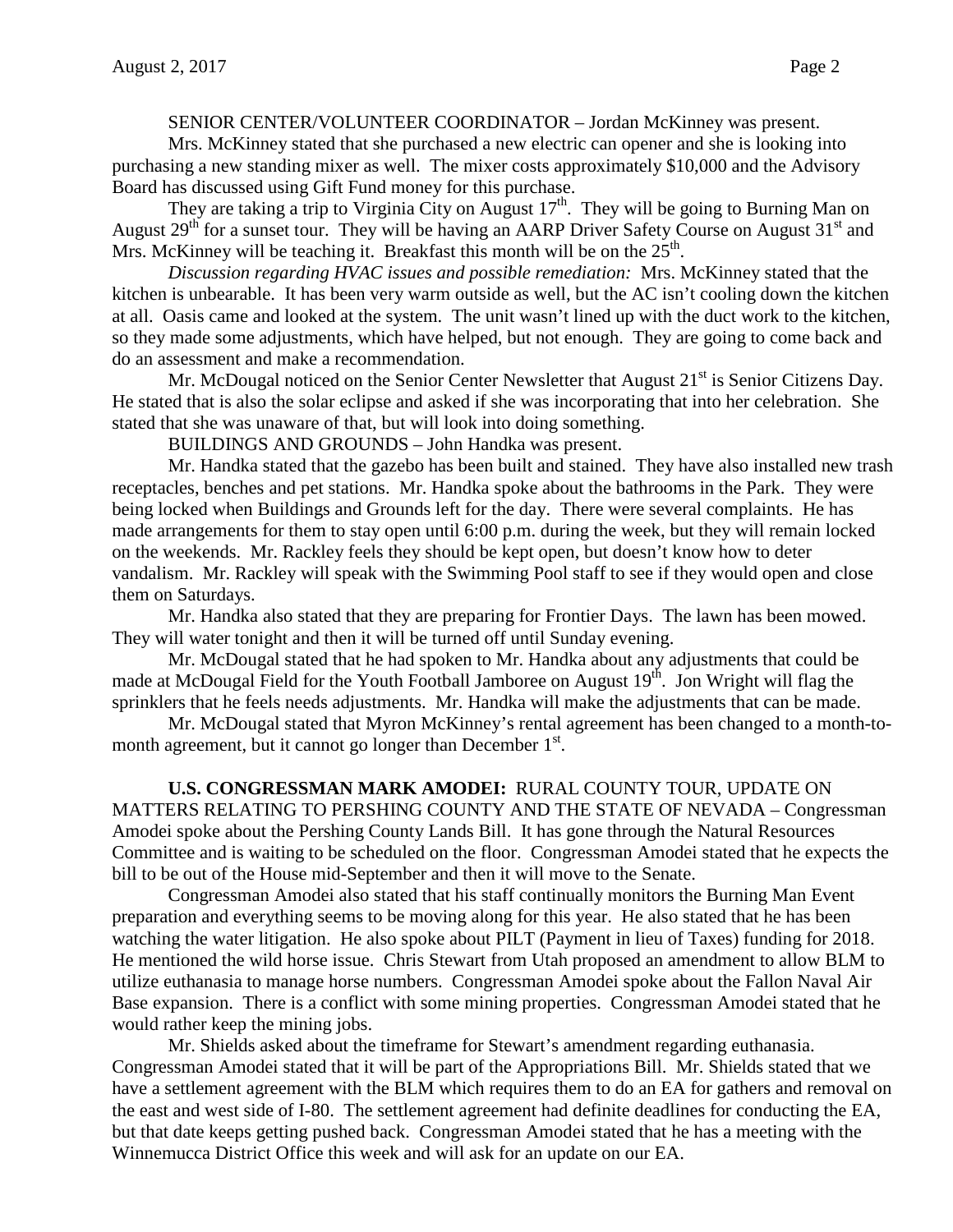Someone in the audience asked about the "dirt" tax proposed by the Federal Government. Congressman Amodei stated that several congressmen got together and sent a letter of opposition. Congressman Amodei stated that if a Federal Tax is implemented it will have a major impact on Nevada. He also suggested that they work with the mining industry.

Congressman Amodei also spoke about healthcare.

**PROCLAMATIONS AND AWARDS:** YEARS OF SERVICE AWARDS – The Commission

presented Years of Service Awards as follows:

Jerry Allen, 15 year pin Kristie Boyd (not present), 10 year pin Heidi Lusby-Angvick, 10 year pin Rachel Craspay, 5 year pin Celeste "Abi" Generoso, 5 year pin

### **UNCLASSIFIED DEPARTMENTS, CONT.D:**

COMMUNITY CENTER/ECONOMIC DEVELOPMENT – Heidi Lusby-Angvick was present. Mrs. Lusby-Angvick reported that the sound system is in the process of being installed. She stated that Economic Development is still working on implementing their strategic plan. Mrs. Lusby-Angvick will be hosting a small business development center workshop on September  $21<sup>st</sup>$ . Every Thursday for nine weeks she will be holding money management classes as well. At the Museum, they are preparing for the mineral display, which will be set up on Monday.

Mrs. Lusby-Angvick spoke about the advertising Economic Development has done with Madden Media. She wrote an insert that was translated to Mandarin. She has received contact information for at least 40 individuals that have viewed our information.

Mrs. Shank asked how managing the Community Center from the new office at City Hall been working. Mrs. Lusby-Angvick stated that it may put a strain on Mrs. McKay, but they will work it out.

**PERSONNEL SESSION:** DISCUSSION TO CONSIDER THE CHARACTER, ALLEGED MISCONDUCT, PROFESSIONAL COMPETENCE, AND PHYSICAL OR MENTAL HEALTH OF STEVE COCHRAN; THE BOARD OF COUNTY COMMISSIONERS MAY TAKE ADMINISTRATIVE ACTION AGAINST MR. COCHRAN WHICH MAY INCLUDE, BUT IS NOT LIMITED TO VERBAL OR WRITTEN REPRIMAND, SUSPENSION, OR TERMINATION – Mrs. Shank stated that we have received a request from Mr. Cochran and his legal counsel, Todd Plimpton, asking to reschedule. Mr. Shields has asked Mr. Plimpton to call his office this afternoon to reschedule for some time this month. The Board all felt the sooner the better.

Mr. Rackley made a motion to reschedule the Personnel Session for Steve Cochran. Motion seconded by Mr. McDougal and passed.

### **PERSHING COUNTY FIRE AND AMBULANCE DEPARTMENTS:**

AMBULANCE REPORT – Chief Carmichael reported that the billing has been caught up. They have come up with a temporary solution to get the reports to REMSA until they can get the two systems to talk to each other.

LOVELOCK FIRE DEPARTMENT – Chief Carmichael stated that they are currently at 19 members. They did lose one member due to a family emergency. They have started to get applications in for membership. Chief Carmichael spoke about the fireworks being cancelled on the Fourth of July. They are planning on lighting them off for Lovelock's 100 Year Celebration on September  $30<sup>th</sup>$ .

Chief Carmichael stated that the Lovelock Paiute Tribe has fired all of their law enforcement. He is concerned about safety and would like to have a meeting with the Tribe.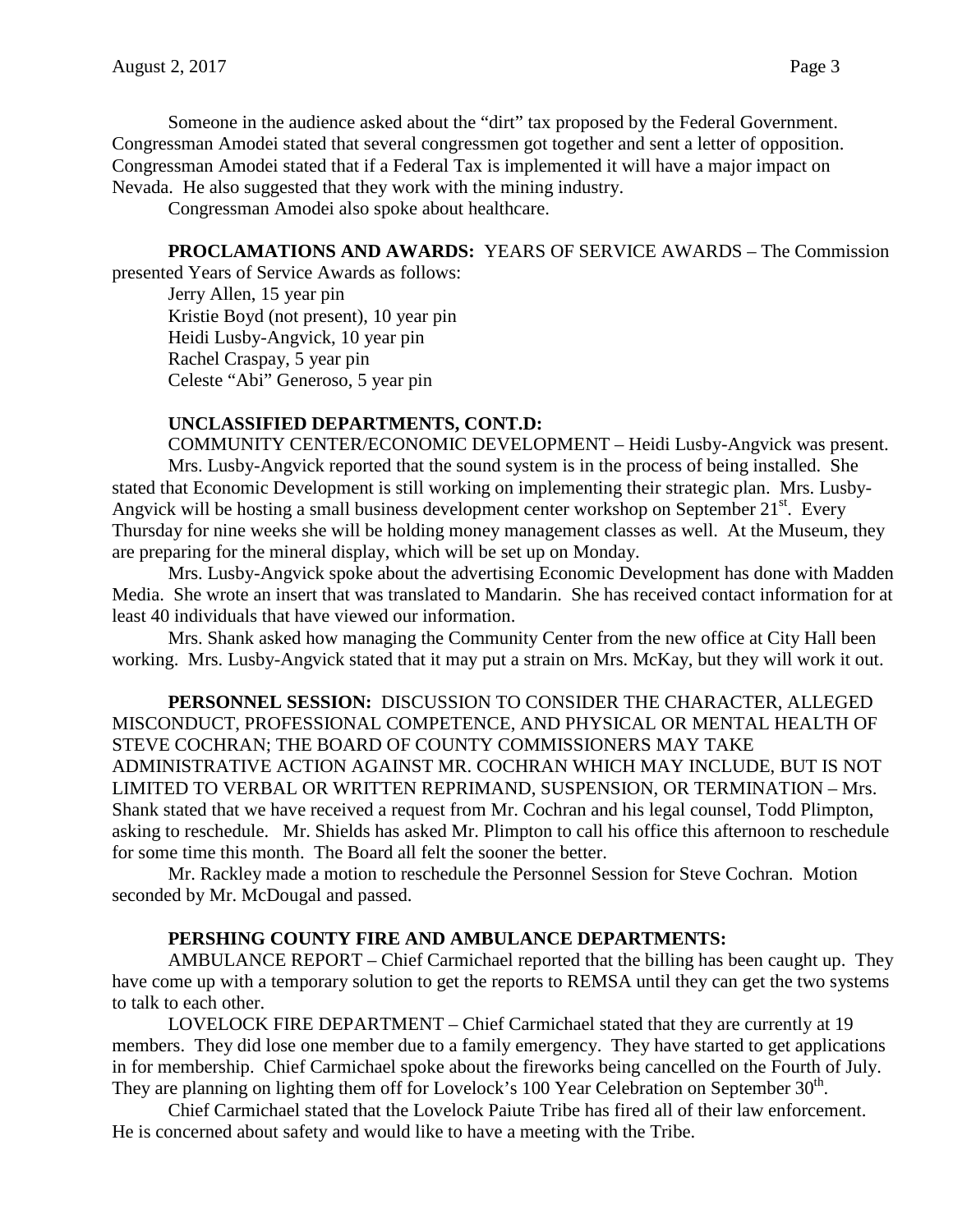Chief Carmichael also stated that the County Code requires the Fire Chief to do fire inspections of buildings. He does not have the proper training or any guidance for what he is supposed to look for. Mr. Shields will look into this.

IMLAY FIRE DEPARTMENT – *Approval to increase the cost for the new tank on water tender:* The Board previously approved up to \$15,000, but the bill came in \$5,263.72 higher. Mrs. Childs stated that she will have to check the Option Tax Resolution to see if an amount was specified. If it is, we will have to amend the Resolution.

Mr. McDougal made a motion to approve the increase of \$5,263.72 to replace the tank on the Imlay Fire Department water tender. Motion seconded by Mr. Rackley and passed.

### **ELECTED DEPARTMENTS:**

LACEY DONALDSON, CLERK-TREASURER – Mrs. Donaldson stated that she attended a two day workshop last week with Devnet, the vendor chosen to replace the tax software. Mrs. Donaldson stated that she is confident that the right vendor was chosen and can't wait to work with them. Mrs. Donaldson also reported that the office is busy collecting tax payments.

*Approval of corrections/changes to the Tax Roll:* The following corrections were presented to the Board:

| APN #007-321-32 | Jaeger Family CR Unitrust     | Removal of MH273                      |
|-----------------|-------------------------------|---------------------------------------|
| APN #007-421-08 | Kennerson, Robert             | Correcting land value                 |
| APN #007-421-09 | Kennerson, Robert             | Correcting land value                 |
| APN #007-421-10 | Kennerson, Robert             | Correcting land value                 |
| APN #007-421-11 | Kennerson, Robert             | Correcting land value                 |
| APN #007-141-23 | Gibson Ranch, Inc.            | <b>Correcting Landfill Assessment</b> |
| APN #009-250-20 | Pierce, Marton & Mae          | <b>Adding Veteran's Exemption</b>     |
| APN #001-064-04 | Lusardi, Lynn & Lois          | <b>Adding Veteran's Exemption</b>     |
| APN #007-101-22 | <b>Patterson Family Trust</b> | <b>Adding Veteran's Exemption</b>     |
| APN #009-020-33 | Bibbins, Kevin & Edstrom      | Adding Veteran's Exemption            |
| APN #012-020-15 | Brady, David                  | <b>Adding Veteran's Exemption</b>     |
|                 |                               |                                       |

Mr. McDougal made a motion to approve the corrections as submitted. Motion seconded by Mr. Rackley and passed.

LAURI CERINI-JONES, ASSESSOR – Mrs. Cerini-Jones also spoke about the Devnet Workshop. The Appraisal Cycle is in full swing. Mrs. Cerini-Jones informed the Board that currently the Archival Building sits on a separate parcel from the Administrative Building. The parking lot is also a separate parcel. She spoke to one of her mentors about it and he stated that he would just consolidate all three parcels. Mrs. Cerini-Jones would like the Board's opinion before she moves forward. Mr. Shields suggested putting this on the next agenda for possible approval.

#### PLANNING & BUILDING DEPARTMENT & IMLAY WATER: James Evans was present.

UPDATE – Mr. Evans gave the Board the monthly permits issued and fees collected report. He also gave them a copy of Senate Bill No. 462 which would allow county commissioners to create a committee to review existing general improvement districts.

REQUEST FOR APPROVAL OF QUOTE FROM SIERRA CONTROLS, LLC IN THE AMOUNT OF \$8,250.00 FOR THE PURCHASE OF REMOTE MONITORING EQUIPMENT FOR THE IMLAY WATER SYSTEM AND REQUEST TO PAY FOR SAID EQUIPMENT FROM FUNDS PAID BY Q & D CONSTRUCTION FOR THE USE OF WATER PROVIDED BY THE IMLAY WATER SYSTEM – Mr. Evans stated that he spoke with Mrs. Childs and she did not have a problem with those funds being used.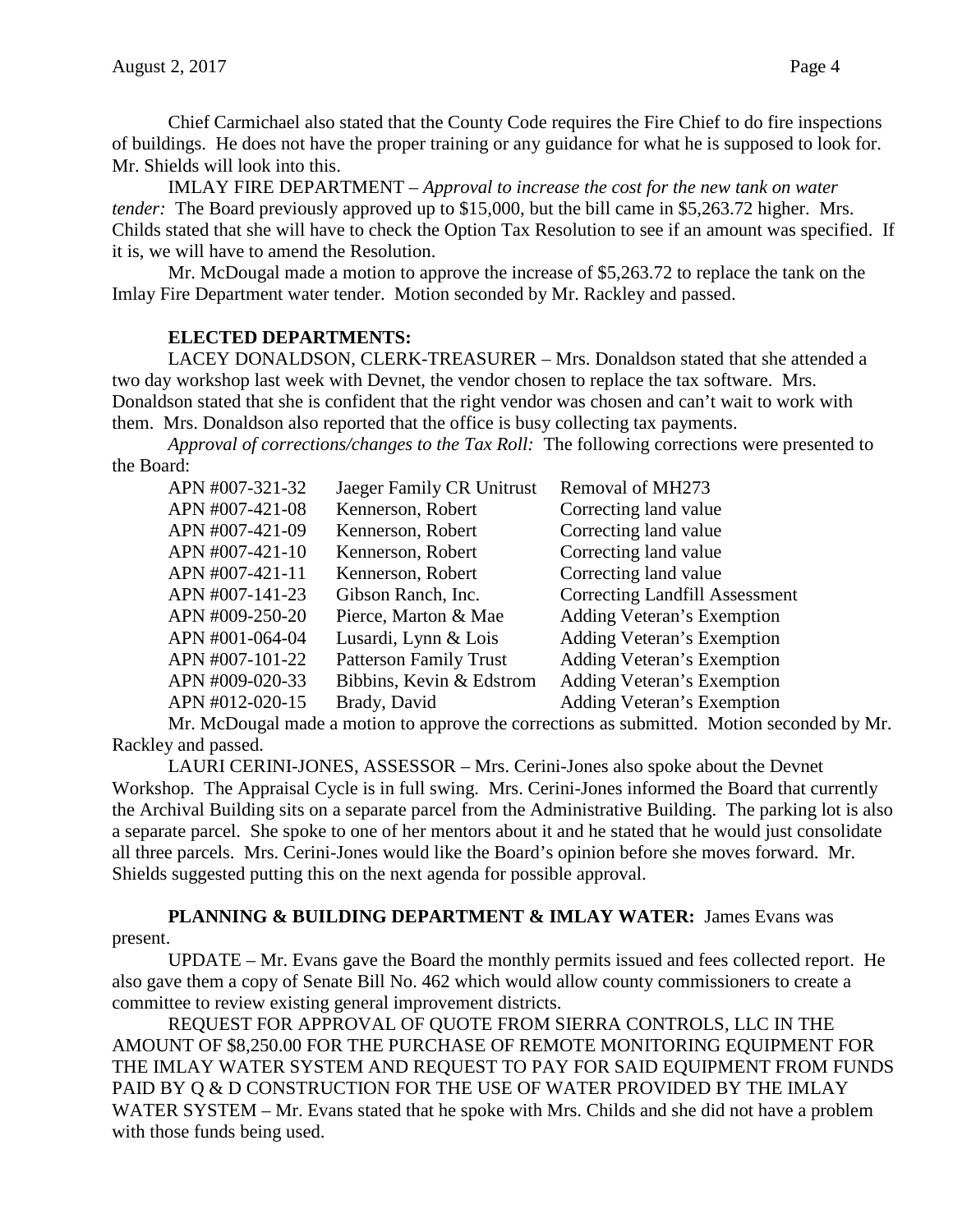Mr. McDougal made a motion to approve the purchase of remote monitoring equipment for the Imlay Water System from Sierra Controls, LLC in the amount of \$8,250.00, to be paid for with the Q & D Construction revenue. Motion seconded by Mr. Rackley and passed.

### **ELECTED DEPARTMENTS, CONT.D:**

BRYCE SHIELDS, DISTRICT ATTORNEY – *Approval to advertise/hire Administrative Clerk I/II position in Child Support Office to fill upcoming vacancy:* Mr. Rackley made a motion to approve the advertising and hiring of an Administrative Clerk I/II position for Child Support. Motion seconded by Mr. McDougal and passed.

JERRY ALLEN, SHERIFF – Sheriff Allen reported that they currently have 20 inmates housed at the Jail. Sheriff Allen also spoke about the Lovelock Paiute Tribe not having any law enforcement personnel. He did speak with the BIA (Bureau of Indian Affairs) on Monday. They will be responding if necessary, but from quite a distance. They are working on an MOU that would allow the Sheriff's Office to respond. Sheriff Allen stated that he is still working on filling the vacant positions and now has an additional vacancy as Deputy Flanagan has submitted his resignation. Sheriff Allen hopes to have at least one position filled prior to Burning Man. There will be an item on the next agenda to approve filling Flanagan's position.

Sheriff Allen also commented in regards to the statement made by Congressman Amodei referring to Burning Man. Sheriff Allen does not feel that the planning process has gone smoothly.

Sheriff Allen also informed the Board that he will not be pursuing the Cops Grant as he was only allowed to apply for one position.

*Update on the 2017 Burning Man Event & approval of 2017 budget for Burning Man:* It was noted that this item was not on the agenda that the Sheriff received, nor the one in the Board's packet. It was included on the agenda that is posted and was emailed out. Sheriff Allen did not have anything prepared in regards to this item. This will be put on the next agenda.

**UPDATE ON PROGRESS OF SITE LOCATION, DESIGN, FUNDING, AMENITIES AND CONSTRUCTION OF POTENTIAL NEW LAW ENFORCEMENT CENTER; AMENDED DESIGN; POSSIBLE BONDING OF PROJECT:** Mr. Rackley and Sheriff Allen are still tweaking the plans. Mr. Rackley spoke with Mayor Giles about abandoning  $9<sup>th</sup>$  Street. He didn't see any real issues, but it will have to go before the City Council.

### **ELECTED DEPARTMENTS, CONT.D:**

RENE CHILDS, RECORDER-AUDITOR – Mrs. Childs gave the Board the month end reports. She also gave the Board copies of the corrected Budget Augmentation Resolutions. The Eide-Bailly Auditors will be here this week to start working on the FY17 audit and then will be back at the end of September to finish up. Mrs. Childs stated that she just received copies of the Public Defender's 3<sup>rd</sup> and  $4<sup>th</sup>$  quarter billings for Humboldt County Conflict Counsel. She also informed the Board that Mike Ferrell is also in the office today working on the scanning conversion.

**CORRESPONDENCE:** There was no additional correspondence discussed.

### **BOARD APPOINTMENTS / RESIGNATIONS / VACANCIES:** SOLID WASTE

MANAGEMENT & RECYCLING – A letter was received from Vivian Renfroe.

Mr. McDougal made a motion to reappoint Vivian Renfroe to the Solid Waste Management  $\&$ Recycling Board with a term expiring June 30, 2021. Motion seconded by Mr. Rackley and passed.

RECREATION – A letter was received from Maurice Nelsen.

Mr. McDougal made a motion to reappoint Maurice Nelsen to the Recreation Board with a term expiring June 30, 2019. Motion seconded by Mr. Rackley and passed.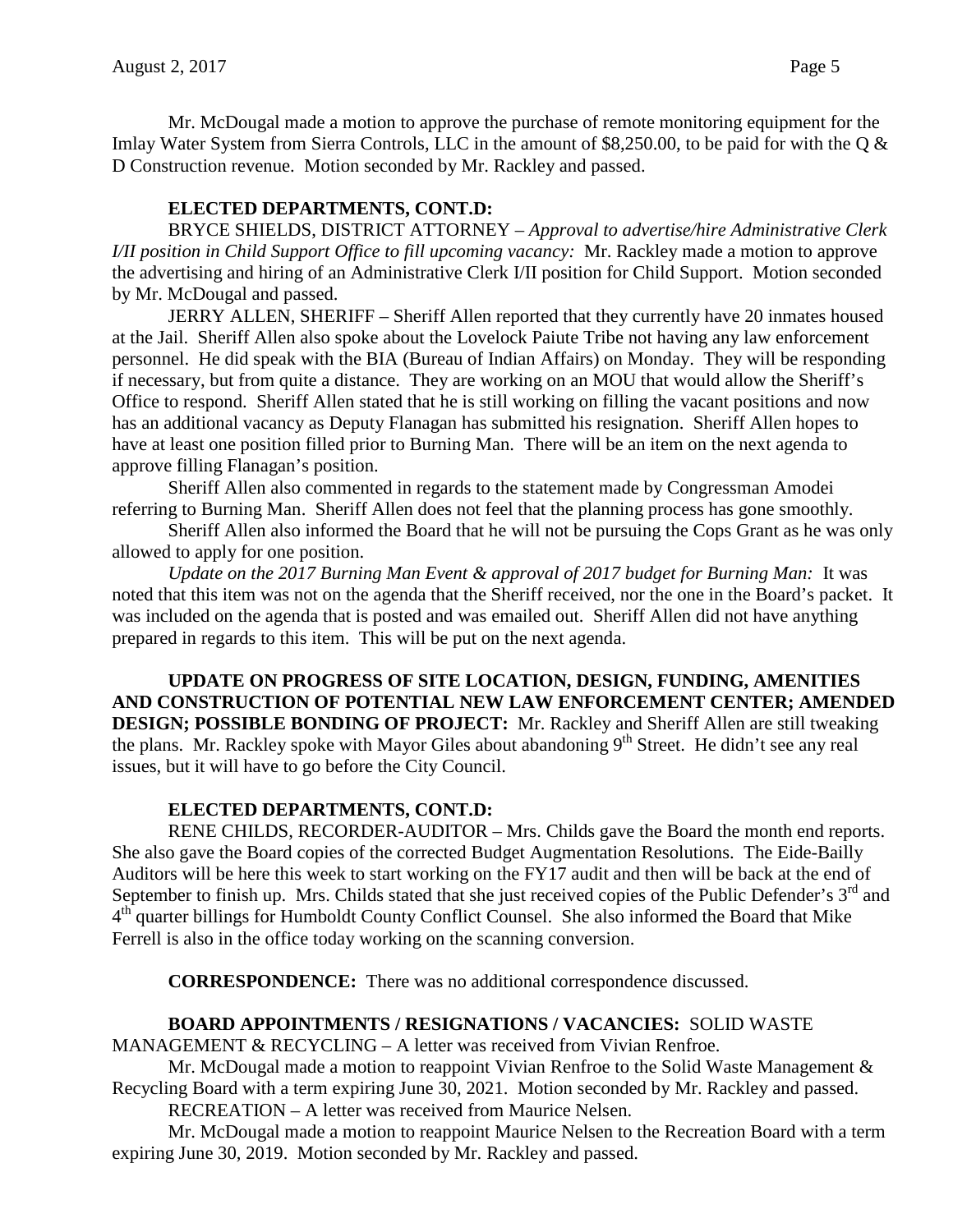GRASS VALLEY ADVISORY BOARD – An email was received from Linda Workman. Mr. Rackley made a motion to reappoint Linda Workman to the Grass Valley Advisory Board representing Farming and Ranching with a term expiring June 30, 2019. Motion seconded by Mr. McDougal and passed.

**RESOLUTION FOR DESIGNATING THE PERSHING COUNTY COURTHOUSE AND PERSHING COUNTY COMMUNITY CENTER AS PRIMARY AND ALTERNATIVE LOCATIONS, RESPECTIVELY, FOR PUBLIC AUCTIONS OF REAL PROPERTY IN ACCORDANCE WITH NRS 107.080:** Mr. McDougal made a motion to adopt Resolution #17-0811 designating the Pershing County Courthouse and the Pershing County Community Center as the primary and alternative locations, respectively, for public auctions of real property in accordance with NRS 107.080. Motion seconded by Mr. Rackley and passed unanimously.

#### **RESOLUTION TO INCREASE THE FEE AMOUNT TO RESERVE A BURIAL PLOT IN COUNTY CEMETERIES FROM \$75.00 TO \$250.00; PROVIDE FOR A PAYMENT PLAN FOR THE RESERVATION OF BURIAL PLOTS; AND ESTABLISH A REGISTRATION AND MAPPING FEE IN ACCORDANCE WITH PERSHING COUNTY CODE 13.40.070:** Mrs. Shank stated that the Cemetery Board met and would not like an additional fee for mapping.

Mrs. Childs personally feels \$250 is too high of a jump and that this will hurt some of the elderly.

Mr. Rackley made a motion to adopt Resolution 17-0812 effective October 1, 2017. Motion seconded by Mr. McDougal and passed.

**TV BOARD:** SECURITY SYSTEM, DOOR ENTRY AND CAMERAS, AND OTHER MATTERS RELATING TO THE TV BOARD – Mr. Rackley stated that the TV Board has recommended approval of up to \$5,000.

Mr. McDougal made a motion to secure bids for a security system not to exceed \$5,000. Motion seconded by Mr. Rackley and passed.

# **FIRST READING OF AN AMENDMENT TO CHAPTER 2.56 OF THE PERSHING COUNTY CODE ENTITLED RECREATION BOARD, PERTAINING TO THE BOARD'S RESPONSIBILITIES, POWERS, AND JURISDICTION AS AN ADVISORY BOARD:** Mr.

McDougal would like the Board to be called the Pershing County Recreation and Tourism Board. Bill No. 330 was introduced by Mr. McDougal and read by title as follows:

AN ORDINANCE AMENDING TITLE TWO, CHAPTER 2.56 OF THE PERSHING COUNTY CODE BY CLARIFYING THE BOARD'S DUTIES, POWERS AND JURISDICTION.

### **DISCUSSION REGARDING INCREASING THE COUNTY PER DIEM AND MILEAGE**

**FOR TRAVEL:** Mr. Rackley stated that the County's rates haven't changed for several years. It is currently \$5.50 for breakfast, \$6.50 for lunch and \$15 for dinner. Mileage is reimbursed at 48.5 cents per mile.

Mrs. Childs asked if this could be looked at during budgets as this big of an increase is not currently budgeted.

The Board would like this to be put on the next agenda to discuss adopting the GSA rates.

**PRESENTATION AND DISCUSSION REGARDING A PROPOSED FIELD TURF RENOVATION PROJECT AT MCDOUGAL SPORTS COMPLEX WHICH INVOLVES REPLACEMENT OF GRASS WITH FIELD TURF ENGINEERED PLAYING SURFACE, PERIMETER CONCRETE CURBS AND ATTACHMENTS, ADAPTION OF IRRIGATION**